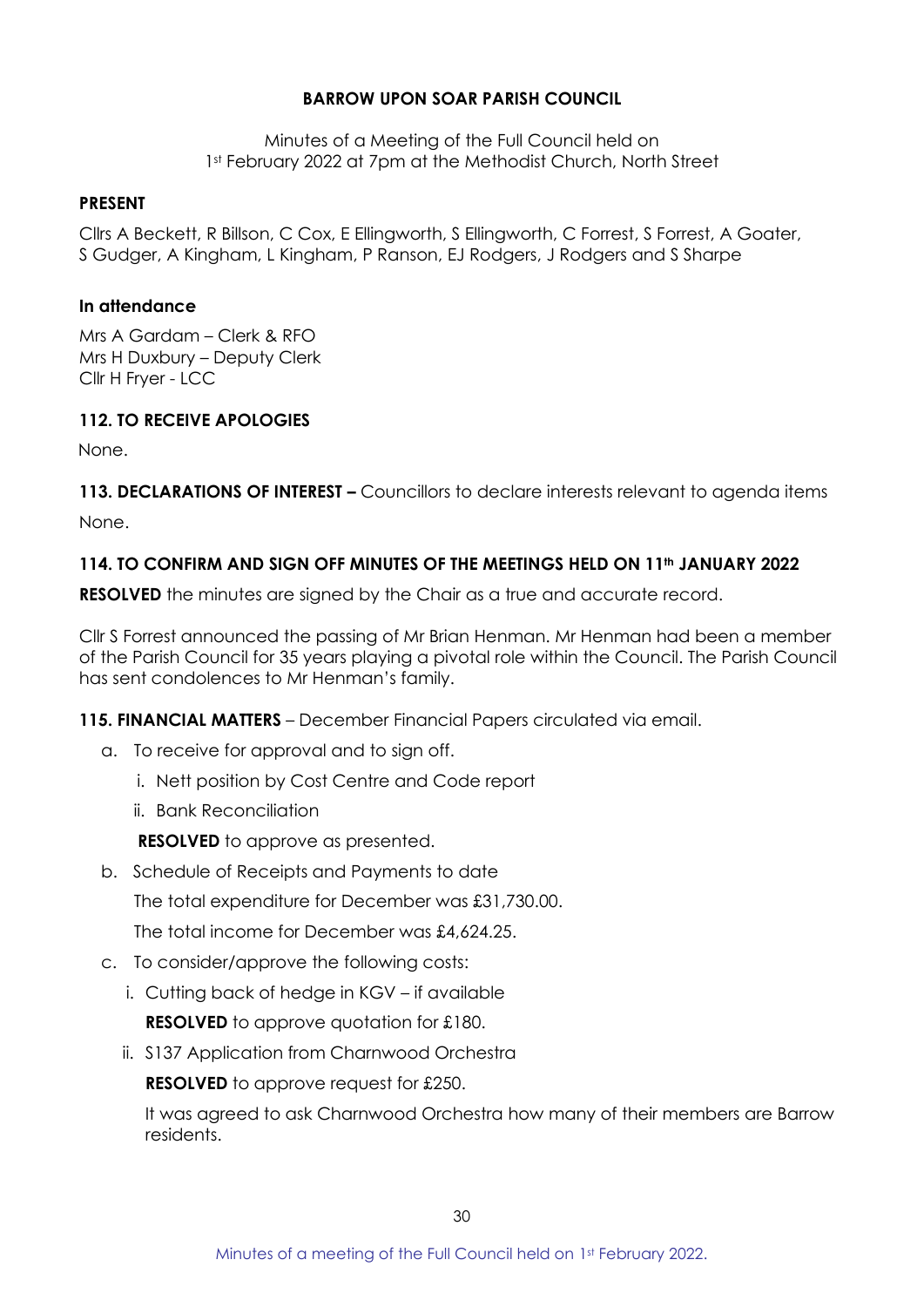## **116. TO RECEIVE AND APPROVE MINUTES FROM THE FOLLOWING COMMITTEE MEETINGS:**

### **Planning Committee – 13th and 27th January**

Noted.

### **Open Spaces Committee – 18th January**

**RESOLVED** to accept the recommendations.

### **Mill Lane Refurbishment Committee – 26th January**

A response has been received from Proludic regarding a few snags. Another site meeting will be arranged to discuss with Proludic. Councillors were asked to contact the office if they have any comments or concerns about the refurbishment. Cllrs C Forrest, S Forrest, R Billson and A Beckett have planted daffodils alongside the new path.

#### **Community Committee – 26th January**

It was agreed to keep the item about the heritage archives on future agendas.

**RESOLVED** to accept the recommendations.

#### **Cemetery Committee – 26th January**

**RESOLVED** to accept the recommendations.

# **117. TO RECEIVE A REPORT FROM THE COUNTY AND BOROUGH COUNCIL**

Cllr Fryer advised that she had forwarded an email from LCC regarding the waiving of fees for any street parties held to celebrate the Queen's Platinum Jubilee.

The Boundary Commission has published changes to the boundaries and Sileby West will no longer be part of Barrow upon Soar. The Care Commissioning Group will be combining Leicester, Leicestershire and Rutland care to create greater continuity.

The Parish Council's application to the Highways Fund has been approved once Cllr Fryer has signed the necessary forms.

Cllr EJ Rodgers enquired about the clearing of the detritus on Barrow Road. Cllr Fryer agreed to make further enquiries.

Cllr P Ranson informed the Council that the trees on Shooting Close Lane from the High Street which are blocking the lights will be cut back and the area in front of the houses has been upgraded.

## **118. TO DISCUSS CORRESPONDENCE**

i. Library Committee correspondence

The Library Committee would like to install photovoltaic solar panels on the library building and would like the Parish Council's support. It was agreed to request more information.

The Leicestershire Footpath Association is holding its AGM on 26th February 2022 which Councillors are invited to attend. A copy of its most recent report is available from the Parish Council office.

## **119. TO REPORT ON PLANS FOR THE QUEEN'S PLATINUM JUBILEE**

One meeting with Love it Local has been held where it was confirmed that the event will be held on Willow Road on Saturday 4<sup>th</sup> June 2022 and will be called Party in the Park. A draft poster was circulated to Councillors.